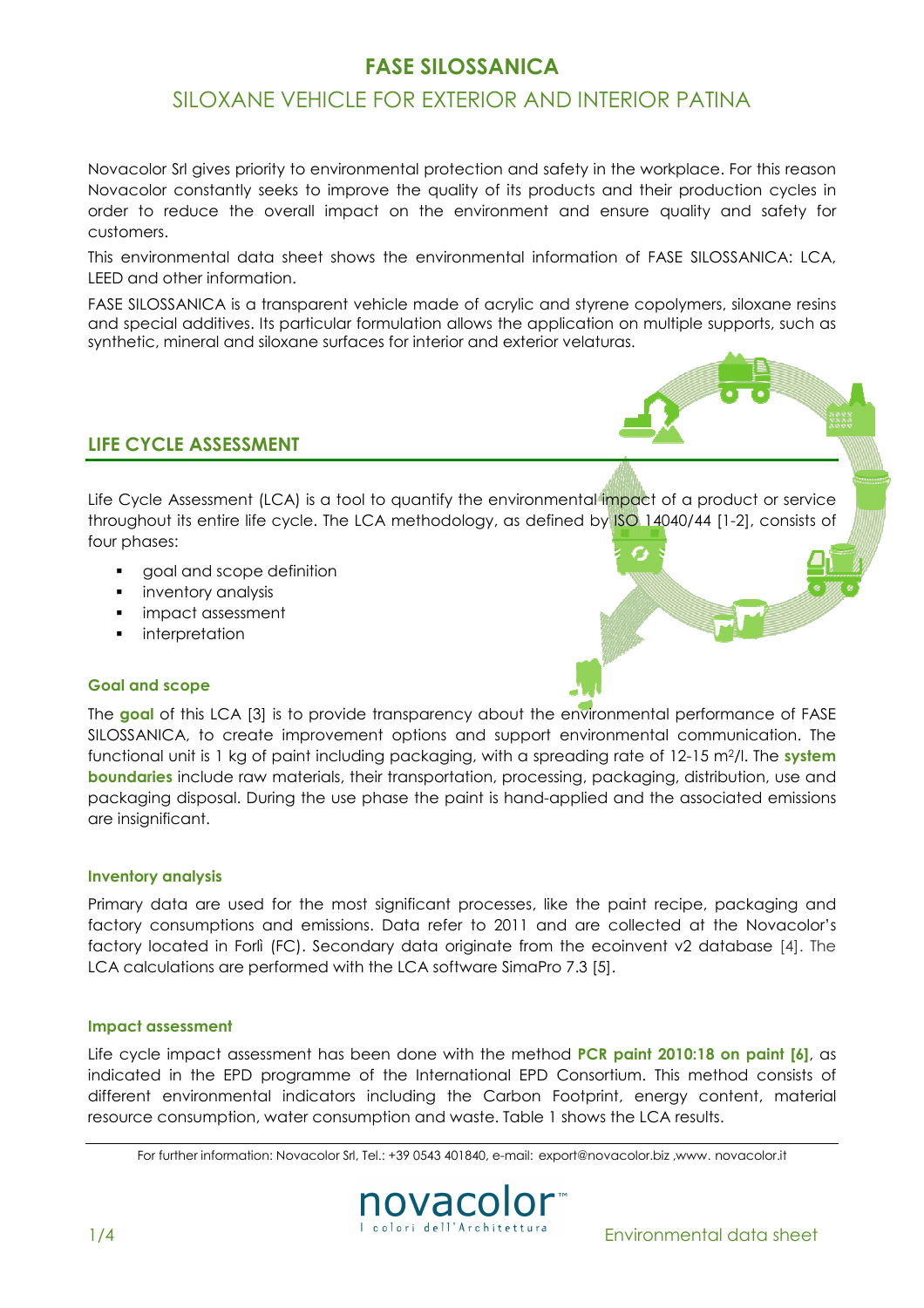# FASE SILOSSANICA SILOXANE VEHICLE FOR EXTERIOR AND INTERIOR PATINA

#### Table1: LCA results.

|                                     |                               | Unit                  | <b>Total</b> | <b>Upstream</b> | Core  | <b>Downstream</b> |
|-------------------------------------|-------------------------------|-----------------------|--------------|-----------------|-------|-------------------|
| Impact<br>categories                | Global Warming (100 yr)       | kg CO <sub>2</sub> eq | 1.43         | 1.06            | 0.07  | 0.30              |
|                                     | Ozone layer depletion (20 yr) | mg CFC-11 eq          | 0.356        | 0.320           | 0.007 | 0.029             |
| Energy<br>content                   | Photochemical oxidation       | $qC_2H_4$ eq          | 1.35         | 1.16            | 0.03  | 0.15              |
|                                     | Acidification                 | g SO <sub>2</sub> eq  | 4.63         | 3.41            | 0.30  | 0.92              |
|                                     | Eutrophication                | $q$ PO $4^3$ eq       | 1.70         | 1.05            | 0.34  | 0.30              |
|                                     | Human toxicity infinite       | kg 1,4-DB ea          | 0.449        | 0.340           | 0.030 | 0.079             |
|                                     | Fresh water aquatic ecotox.   | kg 1,4-DB eq          | 0.366        | 0.152           | 0.016 | 0.198             |
|                                     | Freshwater sediment ecotox.   | kg 1,4-DB eq          | 0.829        | 0.322           | 0.036 | 0.470             |
|                                     | Marine aquatic ecotox.        | kg 1,4-DB eg          | 552          | 304             | 29    | 219               |
|                                     | Marine sediment ecotox.       | kg 1,4-DB eq          | 405          | 194             | 19    | 192               |
|                                     | Non-renewable                 | MJ ea                 | 28.0         | 24.0            | 1.0   | 3.0               |
|                                     | Renewable                     | MJ eq                 | 2.03         | 4.13            | 0.09  | $-2.19$           |
| Material<br>resource<br>consumption | Non-renewable                 | kg                    | 0.452        | 0.237           | 0.032 | 0.183             |
|                                     | Renewable                     | kg                    | 31.3         | 29.8            | 0.9   | 0.6               |
| Other                               | Material to recycling         | kg                    | 0.039        | 0.001           | 0.003 | 0.036             |
| Waste                               | Water consumption             | kg                    | 31.3         | 29.8            | 0.9   | 0.6               |
|                                     | Non hazardous waste           | kg                    | 0.088        | 0.028           | 0.010 | 0.051             |
|                                     | Hazardous waste               | g                     | 1.71         | 0.51            | 0.49  | 0.71              |

#### **Interpretation**

The LCA results indicate that the largest contributions come from upstream processes (i.e. raw materials). The Carbon Footprint of FASE SILOSSANICA is 1.43 kg  $CO<sub>2</sub>$  eq and its water consumption is 31.3 litres. The negative value of renewable energy content is caused by the pallet reuse.

### LEED

LEED means Leadership in Energy and Environmental Design. It is a voluntary program that provides third-party verification of green buildings. It provides building owners and operators a tool to understand their building's environmental performance and to create healthy indoor spaces.

In order to obtain LEED certification, projects must satisfy prerequisites and earn points (there is a threshold). The number of points the project earns determines its level of LEED certification.

LEED is a certification system that deals with the environmental performance of buildings based on overall characteristics of the project. Although LEED does not certify products and services of individual companies, products and services do play a role and can help projects with credit achievement.

For further information: Novacolor Srl, Tel.: +39 0543 401840, e-mail: export@novacolor.biz ,www. novacolor.it

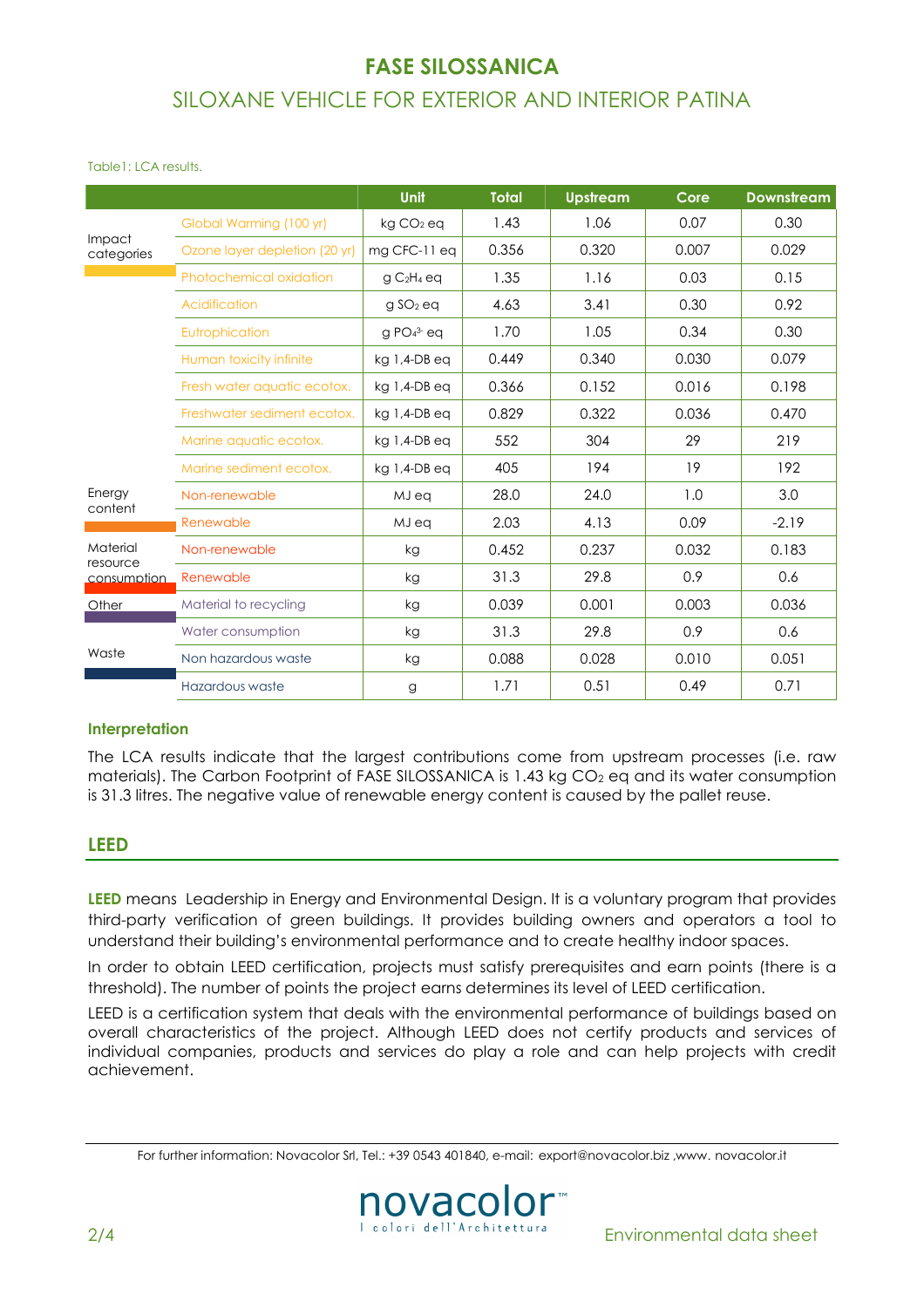# FASE SILOSSANICA

# SILOXANE VEHICLE FOR EXTERIOR AND INTERIOR PATINA

The table below shows FASE SILOSSANICA potential contribution to the different LEED credits of the LEED 2009 Rating System for New Construction and Major Renovations [7]. Table 1 shows the possible contribution of the paint to potential credits, if used properly.

#### Table 2: Potential LEED credits.

| <b>LEED Credits</b> | <b>Description</b>                                 | Possible points | <b>Notes</b>                                                                  |
|---------------------|----------------------------------------------------|-----------------|-------------------------------------------------------------------------------|
| MR credit 5         | <b>Regional Materials</b>                          | 1-2 points      | According to the percentage of products<br>locally extracted and manufactured |
| IEQ credit 3.2      | Construction Indoor air quality<br>management plan | point           | More information are available on request                                     |
| IEQ credit 4.2      | Low-Emitting Materials Paints and<br>Coatings      | point           | More information are available on request                                     |

Novacolor does not guarantee that credits will be obtained by projects pursuing LEED certification. The designer or engineer will need to evaluate and verify if the project complies with the LEED requirements.

### OTHER INFORMATION

#### VOC Dir. 2004/42/EC

Limit value EU (Dir. 2004/42/EC) [8] Cat A/l : Decorative effect coatings (water-base): 200 g/l FASE SILOSSANICA contains maximum 200 g/l of VOC

### ECODESIGN INDEX

Counter of ecodesign activities affecting the coating, accomplished by the company.

| $N^{\circ}$ | <b>Activity item</b> | Date     |
|-------------|----------------------|----------|
|             | first issue          | jul-2013 |

For further information: Novacolor Srl, Tel.: +39 0543 401840, e-mail: export@novacolor.biz ,www. novacolor.it